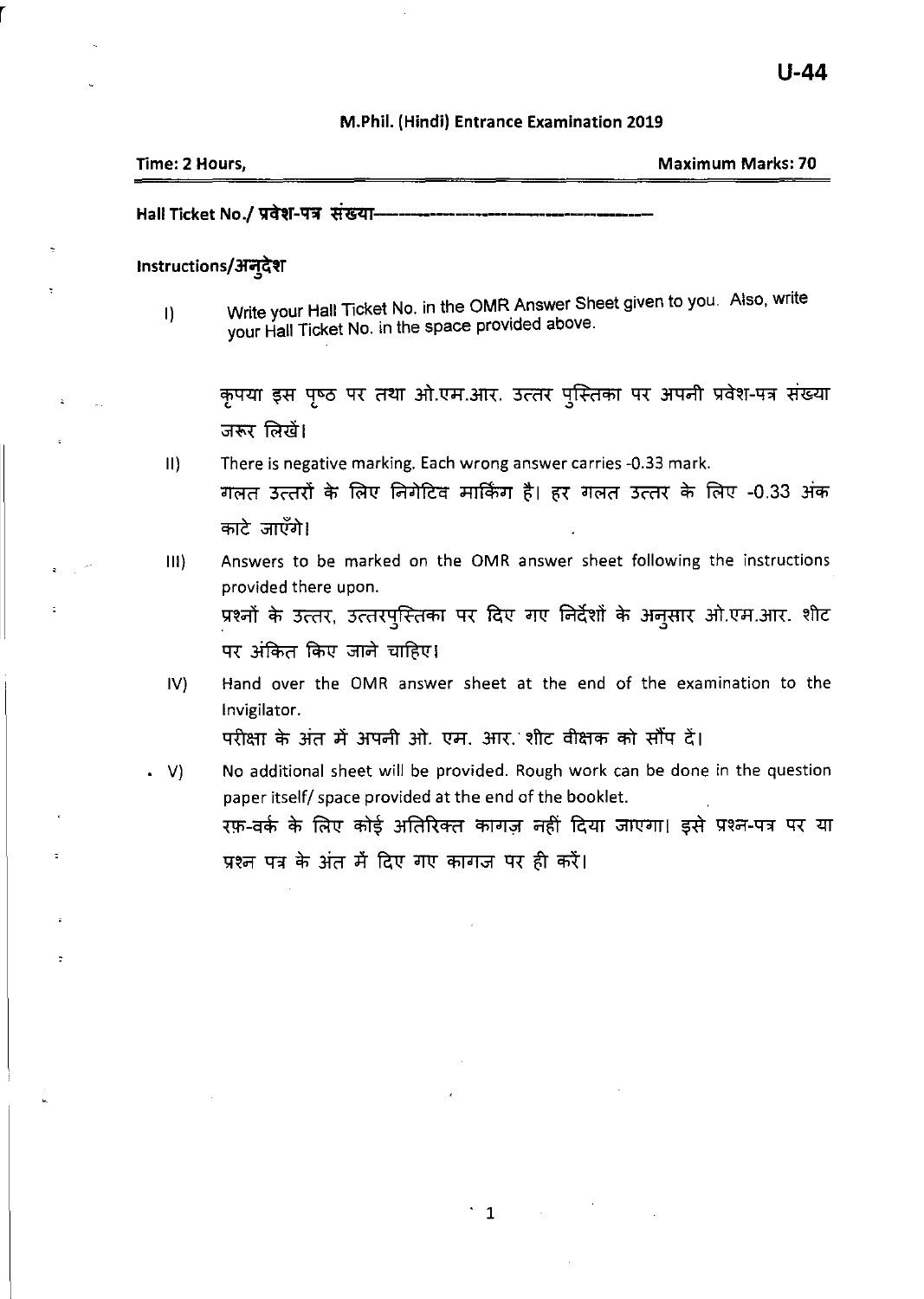- 1. उच्च-शिक्षा में शिक्षक की मुख्य भूमिका निम्नलिखित में से कौन-सी नहीं होनी चाहिए?
	- ( A ) विद्यार्थियों को सूचना प्रदान करना।
	- (B) विदयार्थियों की व्यक्तिगत समस्याओं का समाधान करना!
	- ( C ) विद्यार्थियों को परस्पर स्वस्थ प्रतियोगिता के लिए प्रोत्साहित करना।
	- (D) विद्यार्थियों को स्व-अधिगम के लिए तैयार करना।
- 2. शिक्षा का स्तर ऊपर उठाने के लिए सबसे महत्वपूर्ण क्या हो सकता है?
	- ( A ) शिक्षा संस्थानों में सभी प्रकार की भौतिक सुविधाओं का उपलब्ध होना।
	- ( B ) परीक्षा-प्रणाली में स्*धार।*
	- (C) अच्छे शिक्षकों की नियुक्ति।
	- (D) विद्यालयों में अधिक से अधिक कम्प्यूटरों का उपलब्ध होना।
- 3. जॉन डेवी ने शिक्षा में किस बात पर सबसे अधिक जोर दिया है?
	- ( A ) रटकर सीखना
	- ( B ) खुद करके सीखना
	- ( C ) आरोपित शिक्षा पद्धति
	- (D) ऊपर में से कोई नहीं।
- 4. 'सम्प्रेषण' के लिए सर्वोत्तम पद्धति है-
	- ( A ) शाब्दिक सम्प्रेषण।
	- ( B ) मौखिक सम्प्रेषण।
	- ( C ) बहुमाध्यमिक पद्धति
	- (D) दृश्यात्मक पद्धति।
- 5. 'शिक्षण-कौशल' से सम्बद्ध है-
	- $(A)$  प्रश्न पूछना।
	- ( B ) प्रश्नों का उत्तर देना।
	- (C) श्यामपट पर लिखना।
	- (D) ऊपर के सभी।
- 'अधिगम-प्रक्रिया' में 'व्यक्तिगत विभिन्नता' को सबसे कम महत्व निम्नलिखित में 6. से किस में दिया गया है?
	- (A) आदर्शवाद

 $\cdot$  2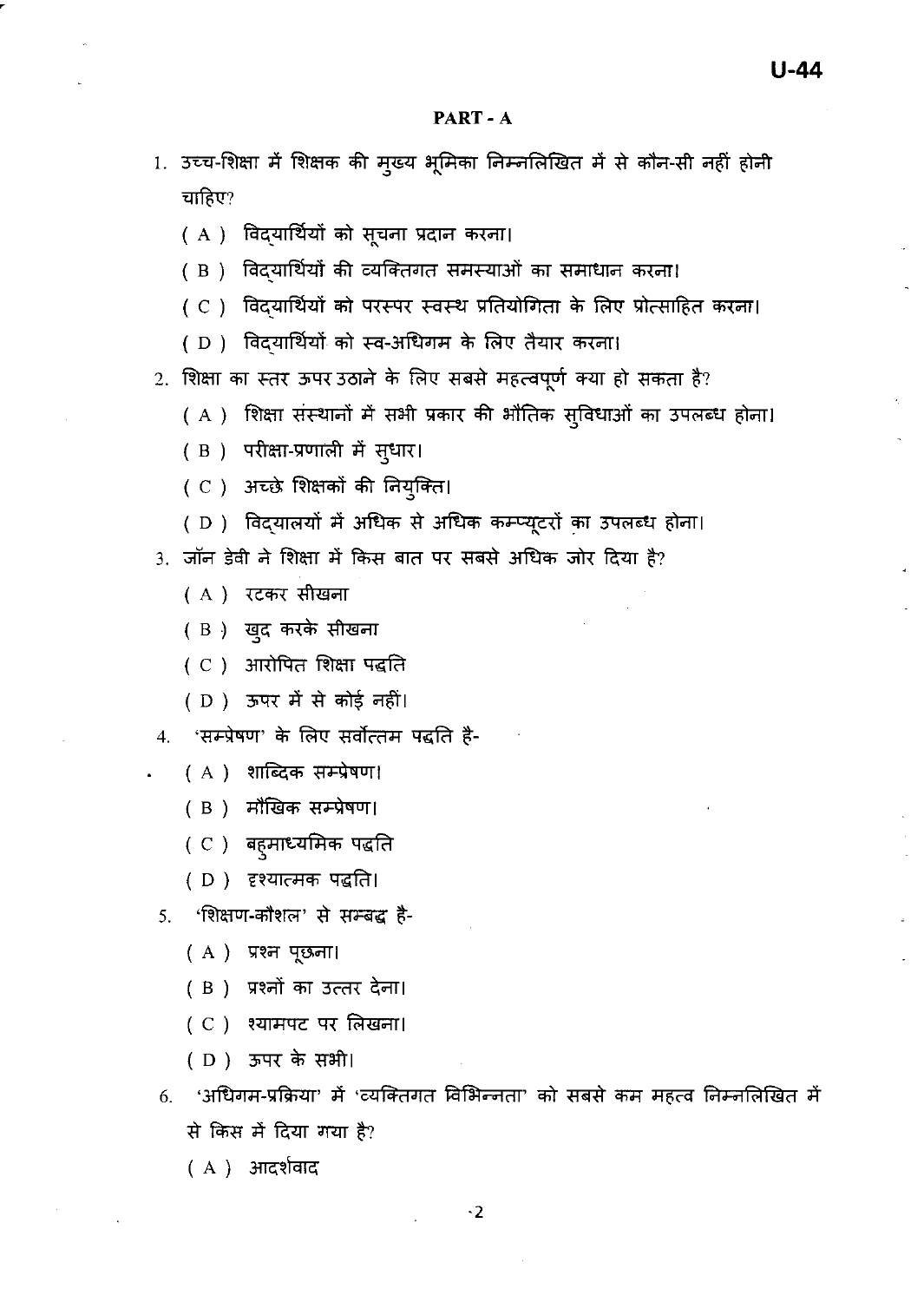- ( B) व्यवहारवाद
- ( C ) यथार्थवाद
- ( D) प्रकृतिवाद
- 7. शिक्षक दवारा पढ़ाए गए किसी पाठ को यदि विदयार्थी नहीं समझ पाए हैं तो शिक्षक को क्या करना चाहिए?
	- ( A ) आगे के पाठ पर चले जाना चाहिए।
	- ( B ) विदयार्थियों ने जो पहले पढ़ा है उसका मूल्यांकन करना चाहिए।
	- ( C ) उसी पाठ को दुबारा उचित उदाहरणों दवारा पढ़ाना चाहिए।
	- ( D ) उसी पाठ को दुबारा पढ़ाना चाहिए।
- 8. शोध-अध्ययन की साध्यता (feasibility) सामान्यरूप से निम्नलिखित में से किस पर आधारित होती है?
	- ( A ) शोधकर्ता के कौशल पर।
	- ( B ) शोध में लगने वाले समय पर।
	- ( C ) शोध में आने वाले खर्च पर।
	- ( D.) ऊपर के सभी बिंदुओं पर।
- 9. शोध की वैज्ञानिक पद्धतियों के कई उद्देश्यों में से यह भी एक होता है-
	- ( A ) तथ्यों की और अच्छी व्याख्या करना।
	- ( B ) मिथ्या संबंधों को दूर करना।
	- ( C ) नाप-जोख़ सुनिश्चित करना।
	- ( D ) नए चरों (variables) को जोड़ना।
- 10. प्रयोगात्मक शोध (Experimental Research) में निम्नलिखित में से किसकी आवश्यकता नहीं होती?
	- $(A)$  नियंत्रण की।
	- ( B ) अवलोकन की।
	- $(C)$  संदर्भ एकत्र करने की।
	- ( D ) जोड़-तोड़ और प्रतिकृति की।
- 11. 'शोध-परिकल्पना' (Research Hypothesis) का अर्थ है-
	- ( A ) चरों(variables) के मध्य के अनुमानित संबंधों का कथन।
	- ( B ) चल रहे शोध की समीक्षा।
	- ( C ) चरों(variables) के मध्य के अनुमानित संबंधों के कथन की पुष्टि और खंडन।

'3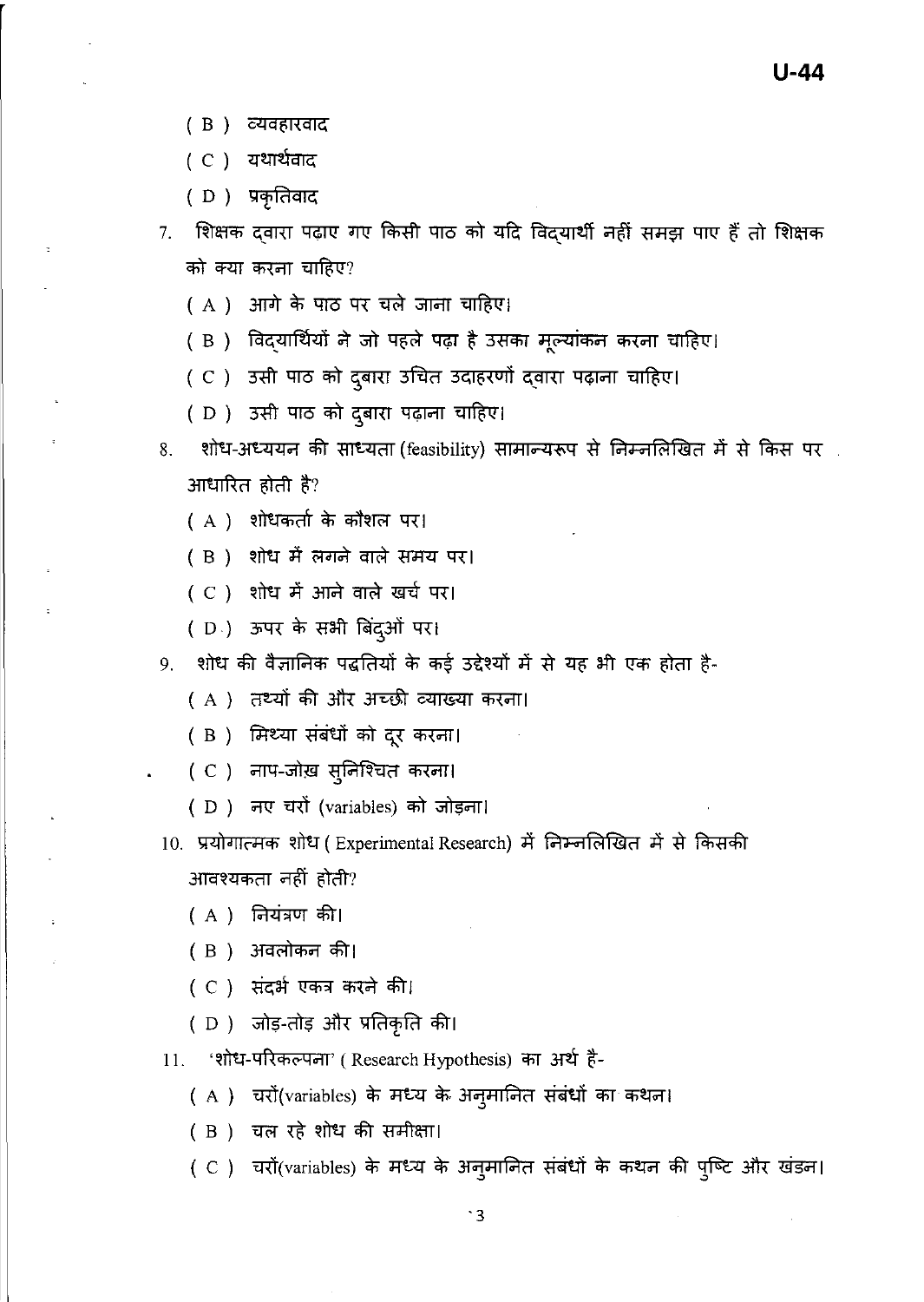- (D) ऊपर के बिंदुओं में से A और C I
- 12. 'नैतिक अतिक्रमण' का अर्थ है-
	- ( A ) मैतिक सिद्धान्तों का उल्लंघन करना।
	- ( B) नैतिकता की व्याख्या करना।
	- ( C ) नैतिक सिद्धान्तों का पालन करना।
	- (D) ऊपर मैं से कोई नहीं।

13. 'प्रतिपुष्टि' (feedback) है-

- ( A ) एक प्रकार का लिखित सम्प्रेषण।
- (B) एक प्रकार का मौखिक सम्प्रेषण।
- ( C ) सम्प्रेषक और ग्रहीता के बीच सूचनाओं का आदान-प्रदान।

 $U-44$ 

(D) ऊपर में से कोई नहीं।

14. निम्नलिखित वाक्यों में से कौन-सा वाक्य युक्तिसंगत है?

- ( A ) वक्ता में सहनशक्ति होनी चाहिए।
- ( B ) वक्ता को विवेकी होना चाहिए।
- ( C ) वक्ता को मृद्भाषी होना चाहिए।
- ( D) वक्ता का व्यक्तित्व आकर्षक होना चाहिए।

15. निम्नलिखित अंकों की शृंखला में गायब (missing) अंक है-

1, 3, 4, 8, 15, 27, ?

- $(A) 60$
- $(B)$  45
- $(C)$  55
- $(D)$  50

16. निम्नलिखित अंकों की शृंखला में गायब (missing) अंक है-

13, 32, 24, 43, 35, ?, 46, 65, 57, 76

- $(A) 54$
- $(B) 45$
- $(C)$  52
- $(D)$  60
- 17. वर्णों के निम्नलिखित क्रम में गायब वर्ण हैं-SCD, TEF, UGH, ?, WKL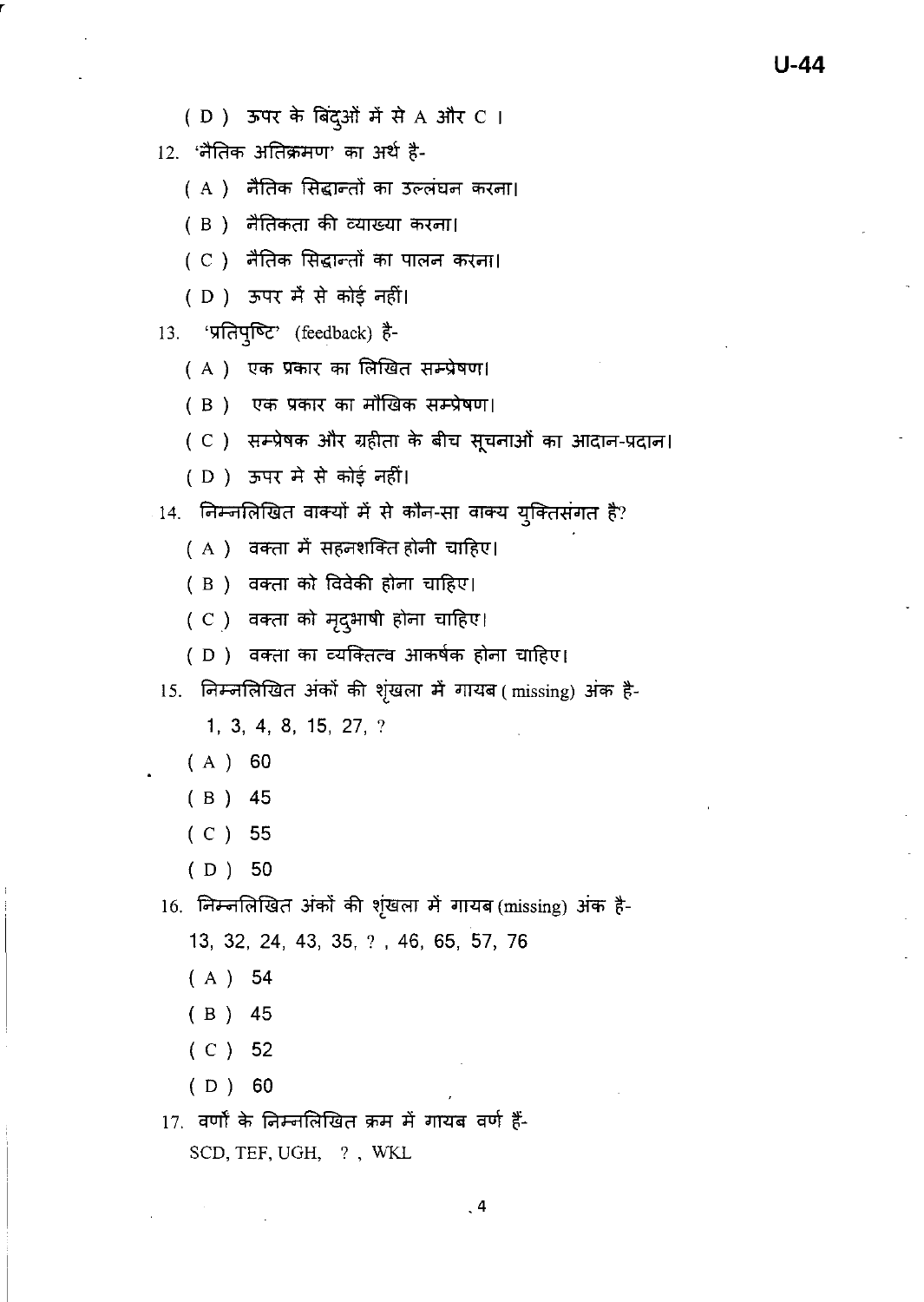- $(A)$  CMN
- $(B)$  UII
- $(C)$  VIJ
- $(D)$  IJT
- $18.$  यदि एक विशेषे कोड में COMPUTER को RFUVQNPC लिखा जाए तो उसी कोड में PRINTER को कैसे लिखा जाएगा?
	- $(A)$  PFUOJSR
	- (B) RSJOUFP
	- (C) PSJOUFP
	- $(D)$  RFUOJSP
- 19. असंगत(odd) शब्द का चयन कीजिए-
	- $(A)$  मित्र
	- ( B ) पिता
	- (C) बहन
	-
- 20. असंगत(odd) संख्या का चयन कीजिए-
	- 13, 23, 53, 63,
	- $(A)$  13
	- $(B) 53$
	- $(C) 63$
	- $(D)$  23

21. 'डॉक्टर' का जो सम्बंध 'रोगी' से है, वही सम्बंध 'विक्रेता' का किससे है?

- ( A ) अपराधी
- ( B ) ग्राहक
- $(C)$  न्याधीश
- (D) जेल अधीक्षक
- 22. राम अपने घर से साइकिल दवारा 10 किलोमीटर दक्षिण दिशा की ओर गया। वहाँ से वह दाहिनी ओर मुड़ा और 5 किलोमीटर गया। वहाँ से वह फिर दाहिनी ओर मुड़ा और दस किलोमीटर गया। वहाँ से वह बायीं ओर मुड़कर 10 किलोमीटर चला। इस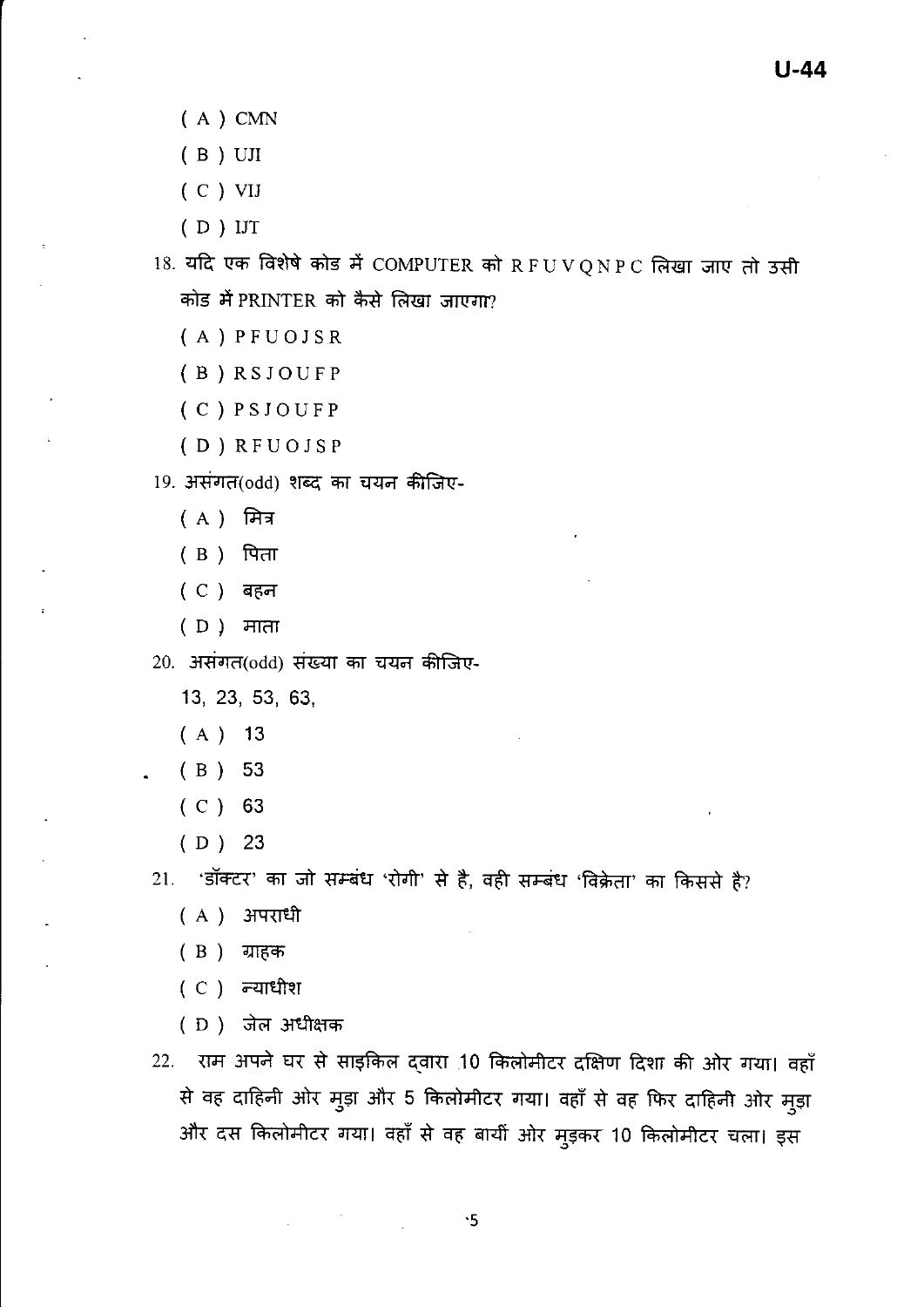समय वह जहाँ है, वहाँ से अपने घर जाने के लिए उसे कितने किलोमीटर साइकिल चलानी पड़ेगी?

- $(A)$  20
- $(B)$  30
- $(C)$  15
- $(D)$  25
- 23. A, P, R, X, S, Z एक पंक्ति में बैठे हैं। A और P दो छोरों पर हैं। R A की बायीं ओर बैठा है। P की दायीं ओर कौन बैठा है?
	- $(A)Z$
	- $(B)$  X
	- $(C) S$
	- ( D ) ऊपर में से कोई नहीं।
- 24. एक कस्बे की 96 प्रतिशत आबादी 23,040 है तो उस कस्बे की पूरी आबादी कितनी है?
	- $(A)$  24000
	- $(B)$  25640
	- $(C)$  24936
	- $(D)$  32256
- . 25. एक दम्पति की औसत आयु 22 वर्ष थी जब 5 साल पहले उनका विवाह हुआ था। इस समय उनका एक तीन साल का बेटा भी है। बेटे की आयु सहित इन तीनों की औसत आयु कितनी है?
	- $(A) 28.5$
	- $(B) 27$
	- $(C)$  25
	- $(D)$  19
	- 26. रमेश अपनी 610 किलोमीटर की यात्रा दो चरणों में, 9 घंटे में पूरी करता है। पहले चरण में उसकी गति 40 किलोमीटर प्रति घंटे की रहती है और दूसरे चरण में 90 किलोमीटर प्रति घंटे की। उसने पहले चरण में कितने किलोमीटर की दूरी तय की है?  $(A)$  170
		- $(B)$  150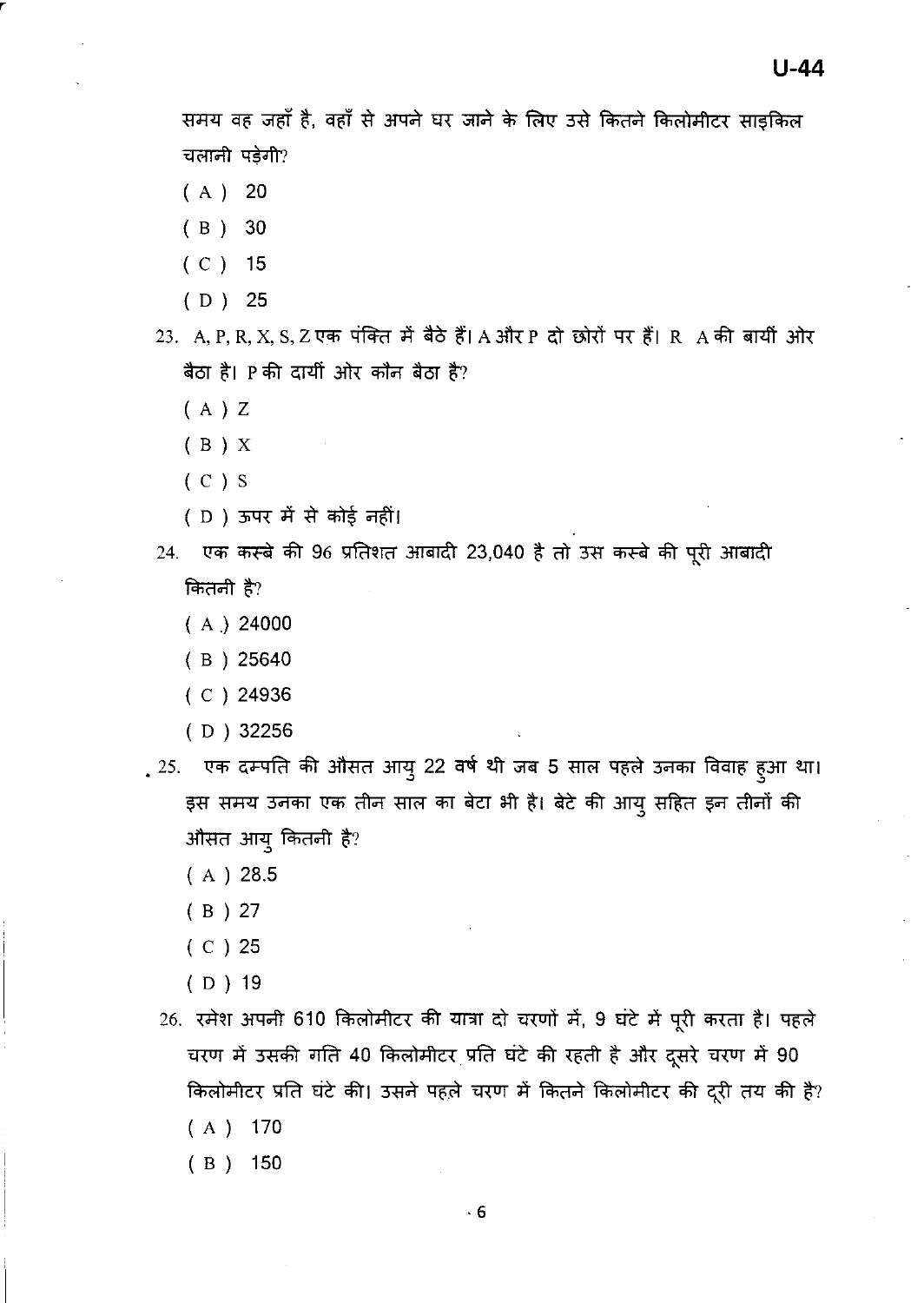- $(C)$  160
- $(D)$  140

27. यदि आज रविवार है तो 60 दिन बाद कौन-सा दिन होगा?

- (A) गुरुवार
- (B) रविवार
- (C) मंगलवार
- (D) शुक्रवार
- 28. एक समूह में 40 लोग हैं। जिनमें से 25 अंग्रेजी बोलते हैं और 20 हिंदी और अंग्रेजी दोनों। समूह के सभी लोग हिंदी या अंग्रेजी में से कोई एक भाषा जरूर बोलते हैं। समूह के कितने लोग हिंदी बोलते हैं?
	- $(A)$  30
	- $(B)$  15
	- $(C)$  20
	- $(D) 25$
- 29. प्रोफेसर सिंह दवारा लिखी गई सभी पुस्तकें पाठ्य पुस्तकें हैं। उनकी कुछ पुस्तकें राजकमल प्रकाशन से प्रकाशित हुई हैं। सही तर्कवाक्य क्या हो सकता है?
	- ( A ) प्रोफेसर सिंह की कुछ पुस्तकों का प्रकाशन राजकमल प्रकाशन के अलावा भी हुआ है।
	- (B) राजकमल प्रकाशन केवल पाठ्य पुस्तकें प्रकाशित करता है।
	- ( C ) राजकमल प्रकाशन दवारा प्रकाशित सभी पुस्तकें प्रोफेसर सिंह दवारा लिखी गई हैं।
	- ( D ) ऊपर में से कोई नहीं।
- 30. मेरी कक्षा के सभी विद्यार्थी बुद्धिमान हैं। सुरेश बुद्धिमान नहीं है। सही तर्क क्या हो सकता है"?
	- ( A ) कोई विद्यार्थी मंद बुद्धि नहीं है।
	- (B) कुछ विद्यार्थी बुद्धिमान नहीं हैं।
	- (C) सुरेश को अपना विद्यालय बदल लेना चाहिए।
	- (D) सुरेश मेरी कक्षा का विद्यार्थी नहीं है।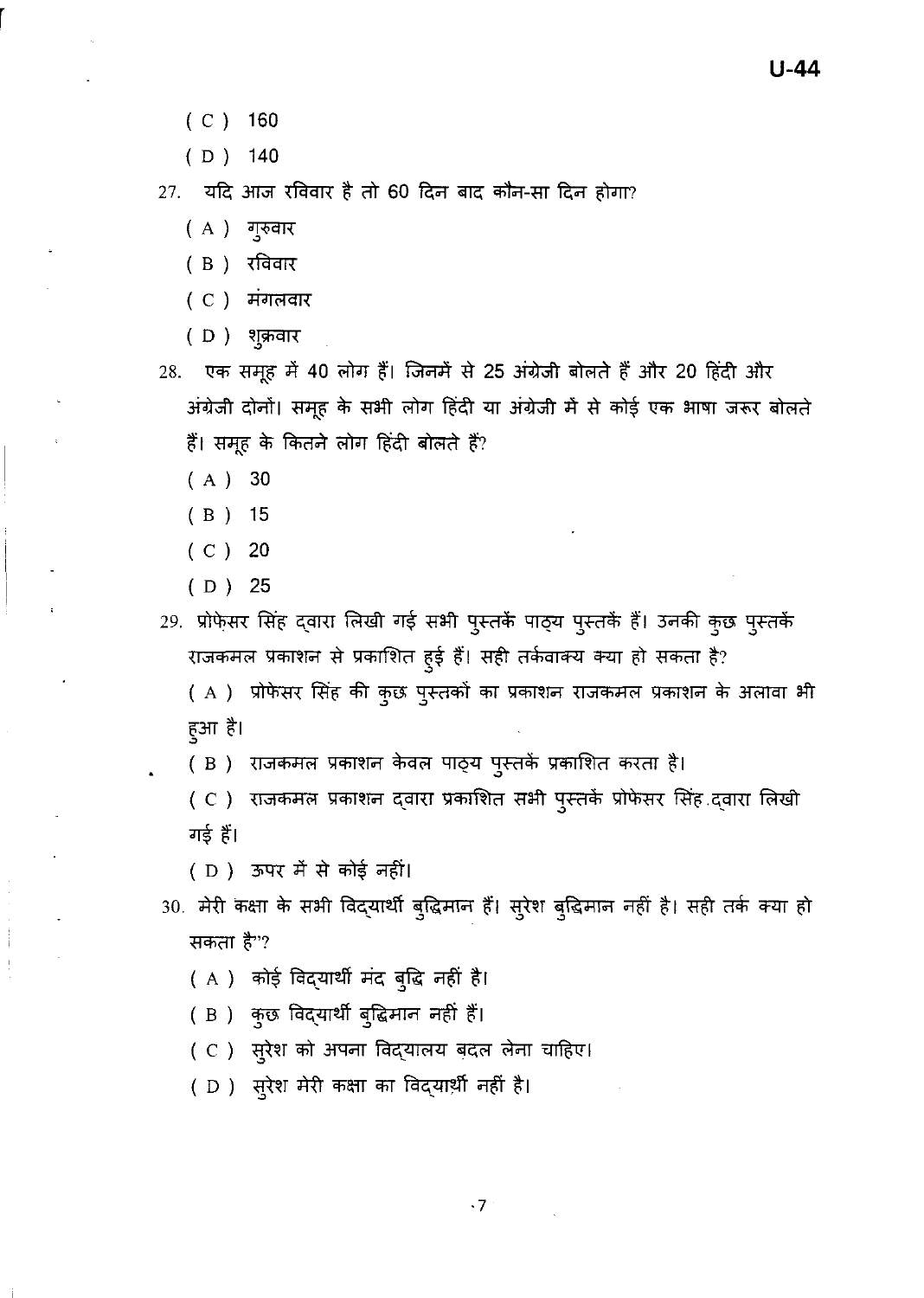31. "सैनिक देश की सेवा करते हैं"। इस कथन के लिए सुसंगत तर्क क्या हो सकता है?

( A ) जयेलू औरतें प्रायः देश की सेवा नहीं करतीं क्योंकि वे सैनिक नहीं हैं।

( B ) कुछ लोग जो सैनिक हैं, देश की सेवा करते हैं।

( C ) सभी लोग प्रायः देश की सेवा करते हैं।

( D ) जो लोग देश की सेवा करते हैं, सैनिक हैं।

32. कथन– "अधिकांश शिक्षक परिश्रमी हैं"।

 $\widehat{F}$ किकर्ष- 1. कुछ शिक्षक परिश्रमी हैं।

2. कुछ शिक्षक परिश्रमी नहीं हैं।

सही विकल्प क्या है?

 $(A)$  दोनों निष्कर्ष लागू नहीं होते।

( B ) दोनों निष्कर्ष लागू होते हैं।

( C ) केवल निष्कर्ष 1 लागू होता है।

( D ) केवल लिष्कर्ष 2 लागू होता है।<br>( D ) केवल लिष्कर्ष 2 लागू होता है।

33. भारत में 'दूरस्थ शिक्षा पाठ्यक्रम' प्रारम्भ करने वाला पहला विश्वविदयालय है-

- ( A ) इदिरागांधी राष्ट्रीय मुक्त विश्वविद्**यालय**।
- ( B ) आंध्रप्रदेश मुक्त विश्विद्**यालय।**<br>( C ) दिल्ली विश्वविद्**यालय।**
- (C) दिल्ली विश्वविदयालय।
- ( D ) ऊपर में से कोई नहीं।

़34. भारतीय संसद के लोकसभा और राज्यसभा के सदस्यों की अधिकतम संख्या क्रमशः है-

- ( A) 552, 250
- ( B) 537, 275
- ( C) 545, 250
- ( D) 525, 238

35. भारत के राष्ट्रपति को शपथ कौन दिलाता है

( A ) लोकसभा अध्यक्ष।

 $(B)$  प्रधानमंत्री।

( C ) आरत के मुख्य न्यायाधीश।

(D) उपराष्ट्रपति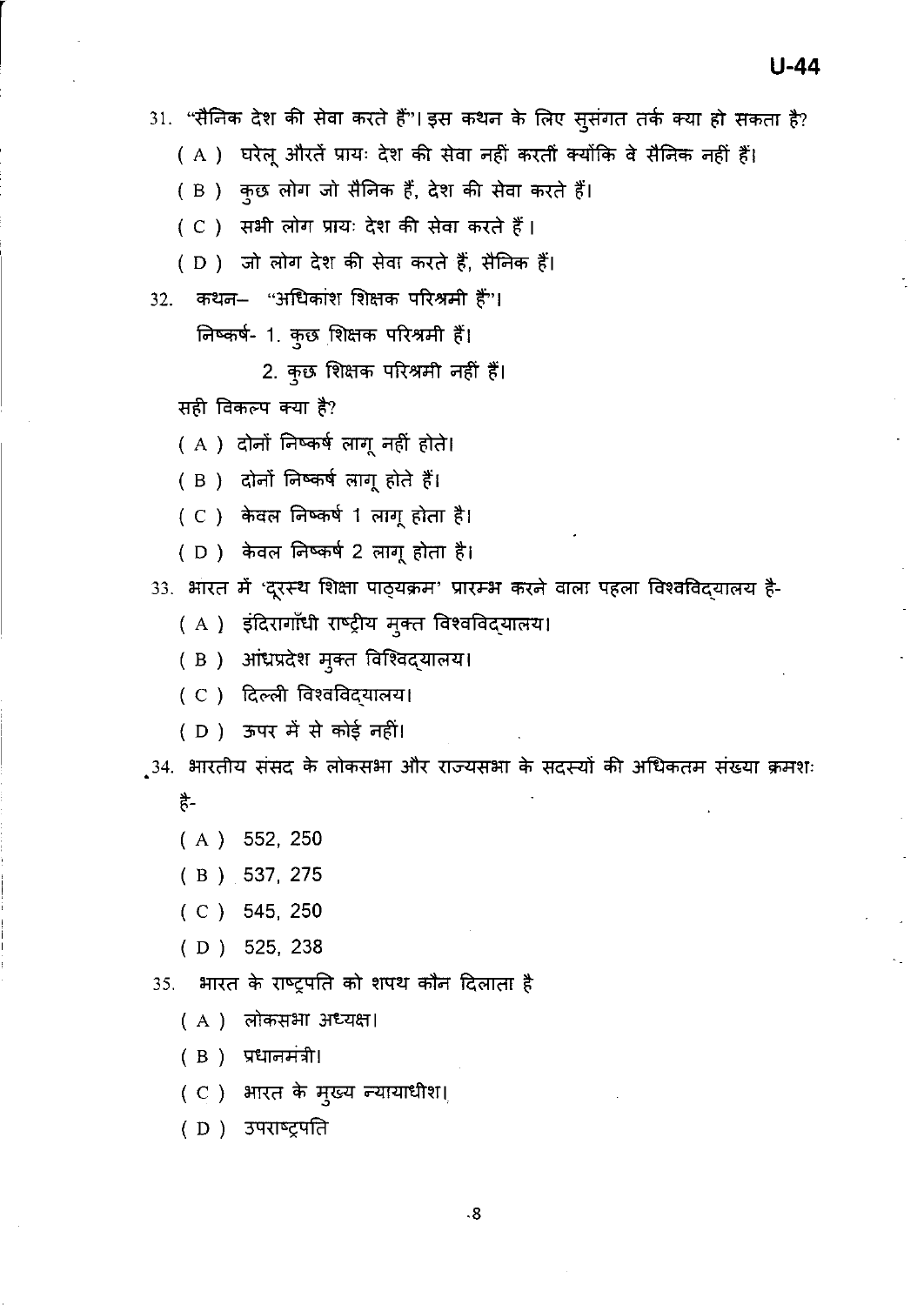### $PART - B$

- 36. 'अंग्रेजी-हिंदी अनुवाद व्याकरण' पुस्तक के लेखक कौन हैं?
	- ( A ) कृष्ण कुमार गोस्वामी
	- ( B ) उदयनारायण तिवारी
	- (C) सूरजभान सिंह
	- ( D ) आलेग उलत्सिफेरोव

37. "These days Ramesh is having the time of his life". का हिंदी में तात्पर्य है-

- ( A ) आजकल रमेश की ही चलती है।
- ( B ) यह रमेश के जीवन का महत्वपूर्ण काल है।
- (C) ये रमेश के जीवन के अच्छे दिन हैं।
- ( D ) आजकल रमेश अपने जीवन का महत्वपूर्ण समय बिता रहा है।
- 38. किसी मंत्रालय/विभाग/कार्यालय दवारा आंतरिक प्रशासन संबंधी अनुदेश जारी करने के लिए किस प्रारूप का प्रयोग किया जाता है?
	- ( A ) अंतरविभागीय टिप्पणी
	- ( B ) सरकारी पत्र
	- (C) परिपत्र
	- ( D ) कार्यालय आदेश

.<br>39. 'राजभाषा' कार्यान्वयन की दृष्टि से क्षेत्र-'ख' के अंतर्गत आने वाले राज्य हैं-

- ( A ) आंध्र प्रदेश, तेलंगाना, तमिलनाड्, कर्नाटक और केरल राज्य।
- (B) गूजरात, महाराष्ट्र, पंजाब राज्य और चंडीगढ़ संघ राज्य क्षेत्र!
- ( C ) बिहार, हरियाणा, हिमाचल प्रदेश, मध्यप्रदेश, राजस्थान और उत्तर प्रदेश राज्य।

( D ) उड़ीसा, पश्चिम बंगाल, और उत्तर-पूर्वी राज्य।

40. उच्चारण के अनुसार 'ह' को कहा जाता है-

- (A) कोमल तालव्य
- ( B ) मूर्धन्य
- ( C ) अलिजिहवीय
- ( D ) काकल्य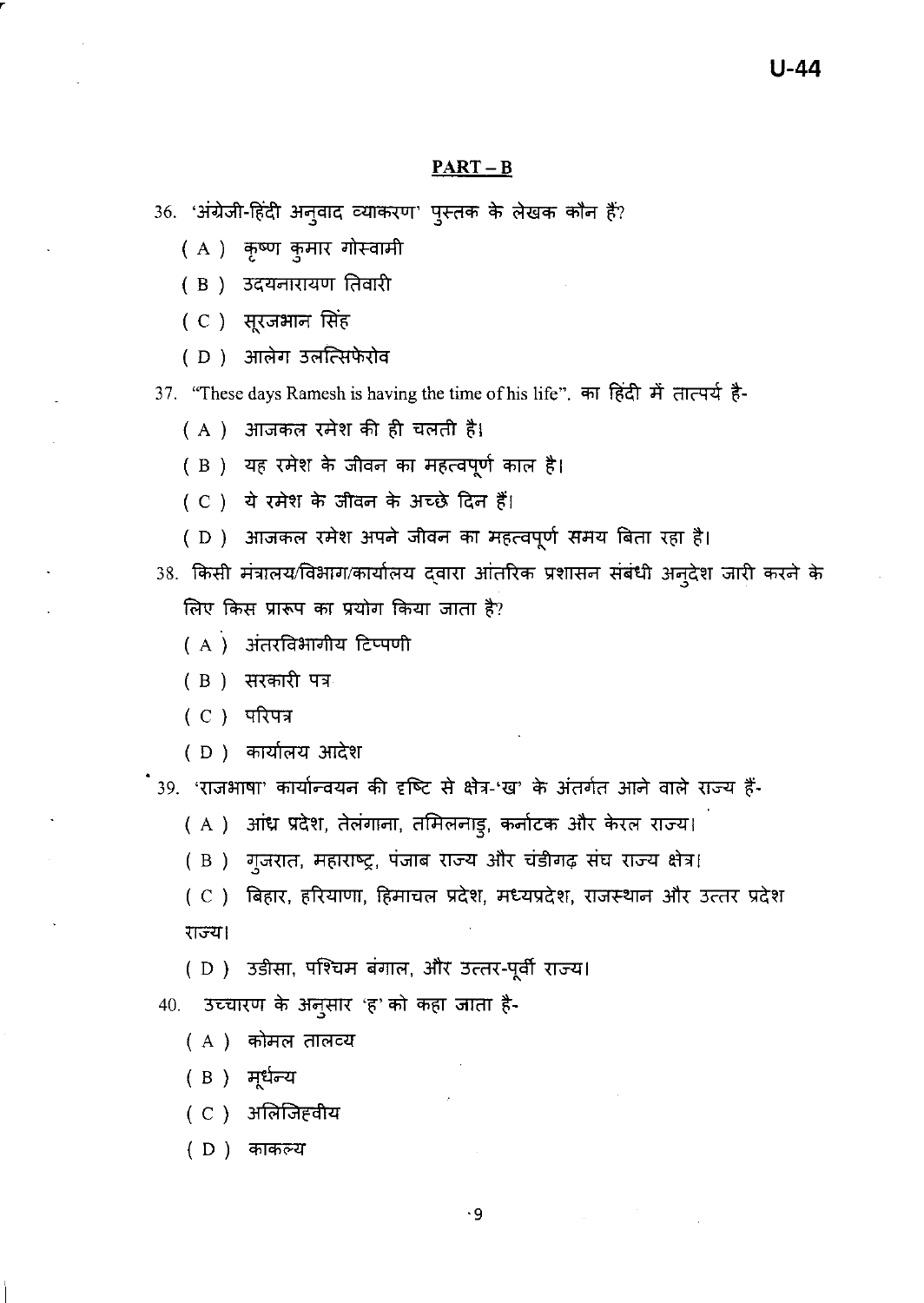41. 'अल्पप्राण' व्यंजन है-

- (A) そ
- $(B)$   $\bar{e}$
- $(C)$  फ़
- (D) छ

42. सरहपा किस शताब्दी के कवि हैं?

- ( A ) ग्यारहवीं शताब्दी
- (B) सातवीं शताब्दी
- ( C ) आठवीं शताब्दी
- (D) दसवीं शताब्दी
- 43. 'अवहट्ट' भाषा में किस कवि ने रचना की है?
	- (A) विदयापति
	- (B) अमीर ख़ुसरो
	- (C) जोइन्द्
	- (D.) पुष्पदंत
- 44. "भँवर केस वह मालति रानी।

विसहर लुरई लीन्ह अरघानी"।। ये पंक्तियाँ किस कवि की हैं?

- (A) मुल्ला दाऊद
- ( B ) तुलसी
- (C) कवि मंज
- (D) जायसी

45. "पराधीनता पाप है जानु लेउ रे मीत" - किस कवि की पंक्ति है?

- (A) दरिया साहब
- $(B)$  नाभादास
- (C) संत रविदास
- (D) कबीर
- 46. ''नेही महा, ब्रजभाषा प्रबीन औ सुंदरतानि के भेद को जानै''। यह पंक्ति किस कवि की प्रशंसा में रचित है?
	- (A) पद्माकर
	- (B) ठाक्*र*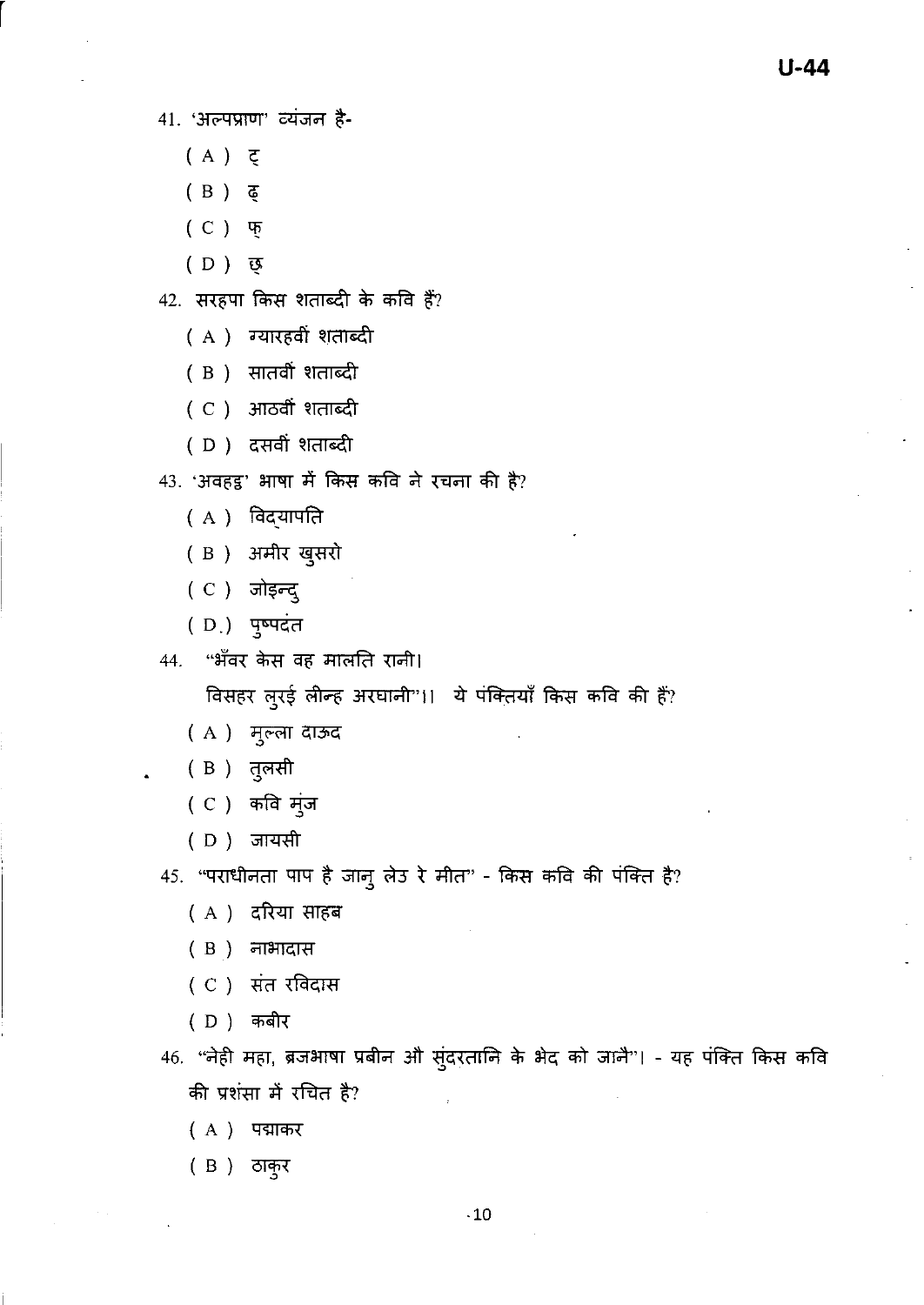- (C) बिहारी
- (D) घनानंद

47. "साधारणीकरण के प्रभाव से सामाजिक का आश्रय के साथ तादात्म्य हो जाता है"। -यह किनका मत है?

- ( A ) आचार्य रामचंद्र शुक्ल
- ( B ) आचार्य विश्वनाथ
- (C) आचार्य मम्मट
- (D) आचार्य शंकुक
- 48. निम्नलिखित में से कौन छंद का अंग नहीं है?
	- (A) लघु और गुरु
	- (B) मात्रा और वर्ण
	- (C) वाक्य और अर्थ
	- (D) पाद या चरण
- 49. "दृग उरझत टूटत कुटुम, जुरत चतुर चित प्रीति।

परति गाँठ दुर्जन हियें, दई नई यह रीति"।। - इस दोहे में कौन-सा अलंकार है?

- (A) असंगति
- ( B ) विभावना
- (C) रूपक
- (D) उपमा
- 50. 'बलिया वाला व्याख्यान' किनके नाम से विख्यात है?
	- ( A ) बदरी नारायण चौधरी 'प्रेमघन'
	- (B) भारतेंदु हरिश्चंद्र
	- (C) प्रताप नारायण मिश्र
	- (D) बालमुकुंद गुप्त
- 51. 'शिवशम्भु के चिट्ठे' के लेखक हैं-
	- (A) हरिऔध
	- ( B ) मैथिलीशरण गुप्त
	- ( C ) महावीर प्रसाद द्विवेदी
	- (D) बालमुकुंद गुप्त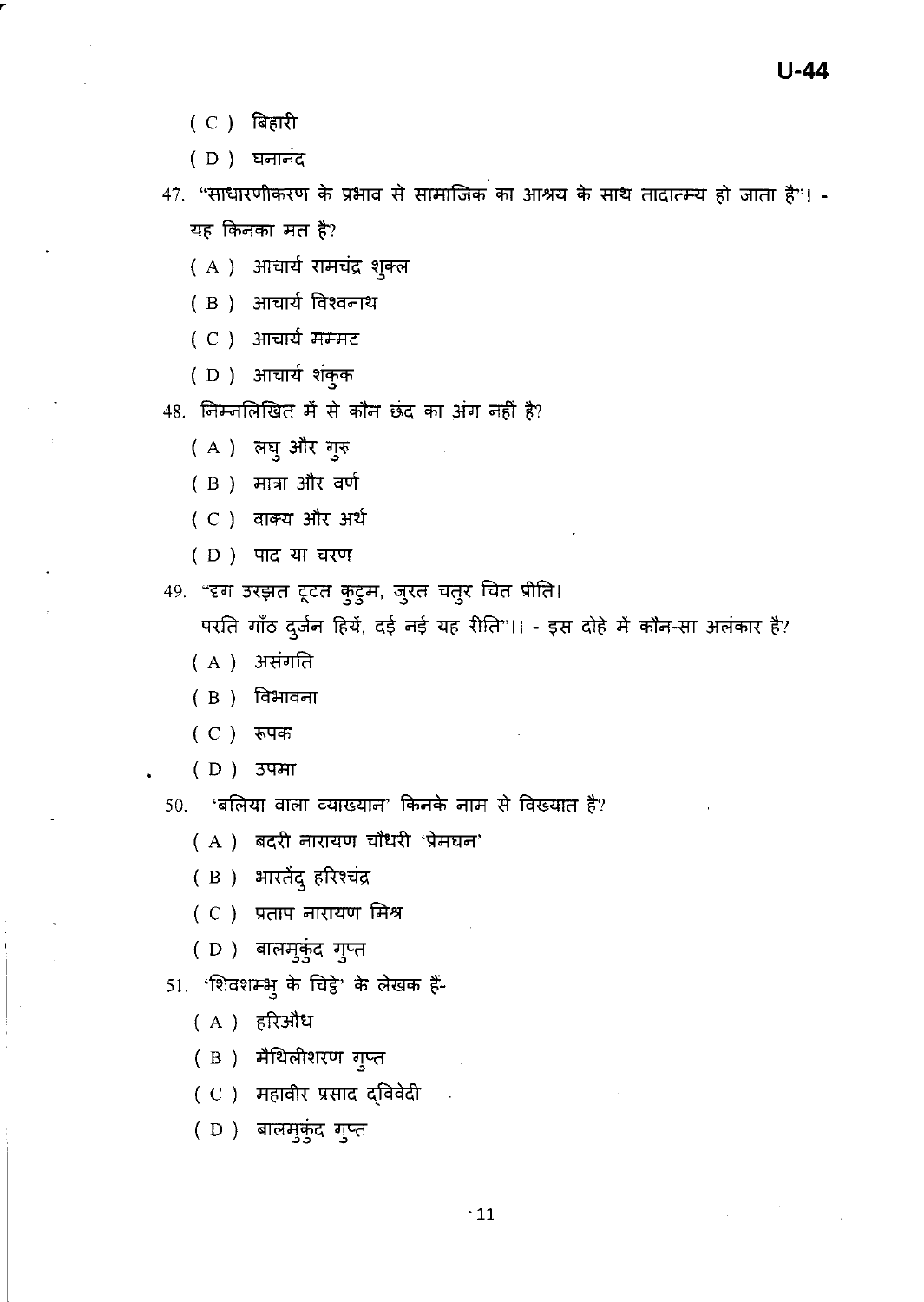52. 'हिंदी की आत्मा' पुस्तक के लेखक हैं-

- (A) कँवल भारती
- (B) श्यौराज सिंह बेचैन

(C) डॉ. धर्मवीर

(D) डॉ. एन. सिंह

53. 'सलाम' किस विधा की रचना है?

- (A) उपन्यास
- ( B ) कहानी
- ( C ) नाटक
- ( D ) कविता

54. कात्यायनी दवारा रचित पुस्तक है-

- ( A ) इस पौरुष पूर्ण समय में
- ( B ) आपहुदरी
- ( C ) दस दवारे का पींजरा
- ( D.) नगाड़े की तरह बजते शब्द
- 55. 'सम्पत्तिशास्त्र' के लेखक हैं-
	- ( A ) हजारी प्रसाद द्विवेदी
	- ( B ) सोहनलाल द्विवेदी
	- ( C ) महावीर प्रसाद दविवेदी
	- (D) शांतिप्रिय द्विवेदी

56. "करुणे क्यों रोती है

उत्तर में तू और अधिक भी रोई" - इस काव्य पंक्ति में 'उत्तर' से कवि का क्या अभिप्राय है?

- (A) उत्तररामायण
- ( B) उत्तररामचरितम्
- $(C)$  3 $c$  $\overline{c}$
- $(D)$  प्रश्न का उतर
- 57. जयशंकर प्रसाद की कहानी है- ,
	- (A) आकाशदीप
	- (B) गदल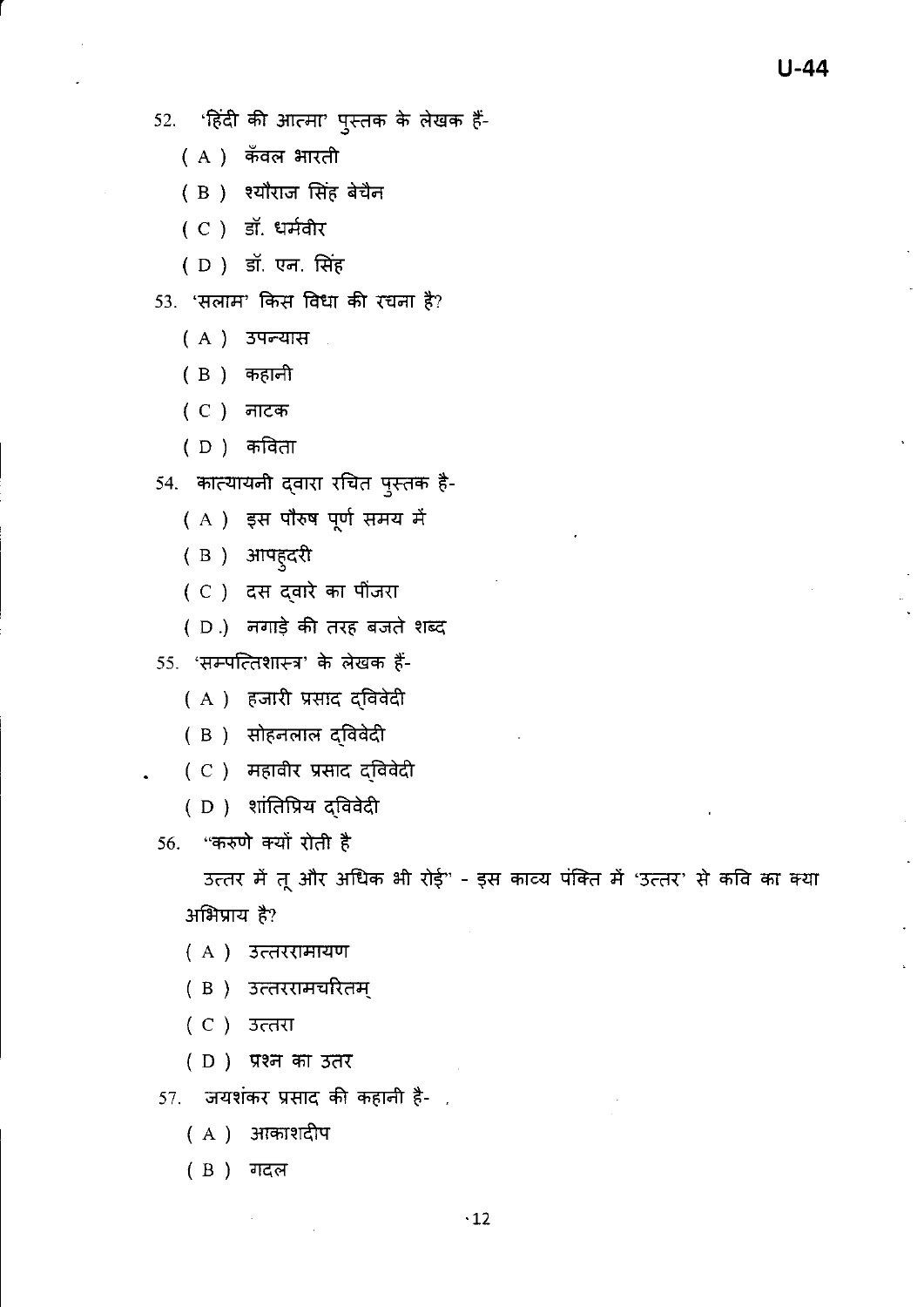- (C) मक्रील
- (D) पत्नी
- 58. "तुम तुंग हिमालय शृंग और मैं चंचल गति सुर सरिता।

तूम विमल हृदय उच्छ्वास और मैं कांत कामिनी कविता"।। - किस कवि की काव्य पंक्तियाँ हैं?

- ( A ) जानकीवल्लभ शास्त्री
- ( B ) प्रसाद
- ( C ) पंत
- (D) निराला
- 59. 'महाजनी सभ्यता' के लेखक हैं-
	- (A) हंसराज रहबर
	- (B) प्रेमचंद
	- ( C ) शिवदान सिंह चौहान
	- ( D ) रामविलास शर्मा
- 60. इस गुब्बारे की छाया में काव्य-संग्रह के रचयिता हैं-
	- ( A ) केदारनाथ अग्रवाल
	- $(B)$  त्रिलोचन
	- ( C ) नागार्जुन
	- ( D ) नरेन्द्र शर्मा
- 61. 'हिंदी साहित्य बीसवीं शताब्दी' के लेखक हैं-
	- ( A ) रामविलास शर्मा
	- (B) नामवर सिंह
	- ( C ) हजारी प्रसाद द्विवेदी
	- (D) नन्ददुलारे बाजपेयी
- 62. 'ज़मीन पक रही है' काव्य-संग्रह के रचयिता हैं-
	- (A) केदारनाथ सिंह
	- (B) कुँवर नारायण
	- (C) रघुवीर सहाय
	- (D) श्रीकांत वर्मा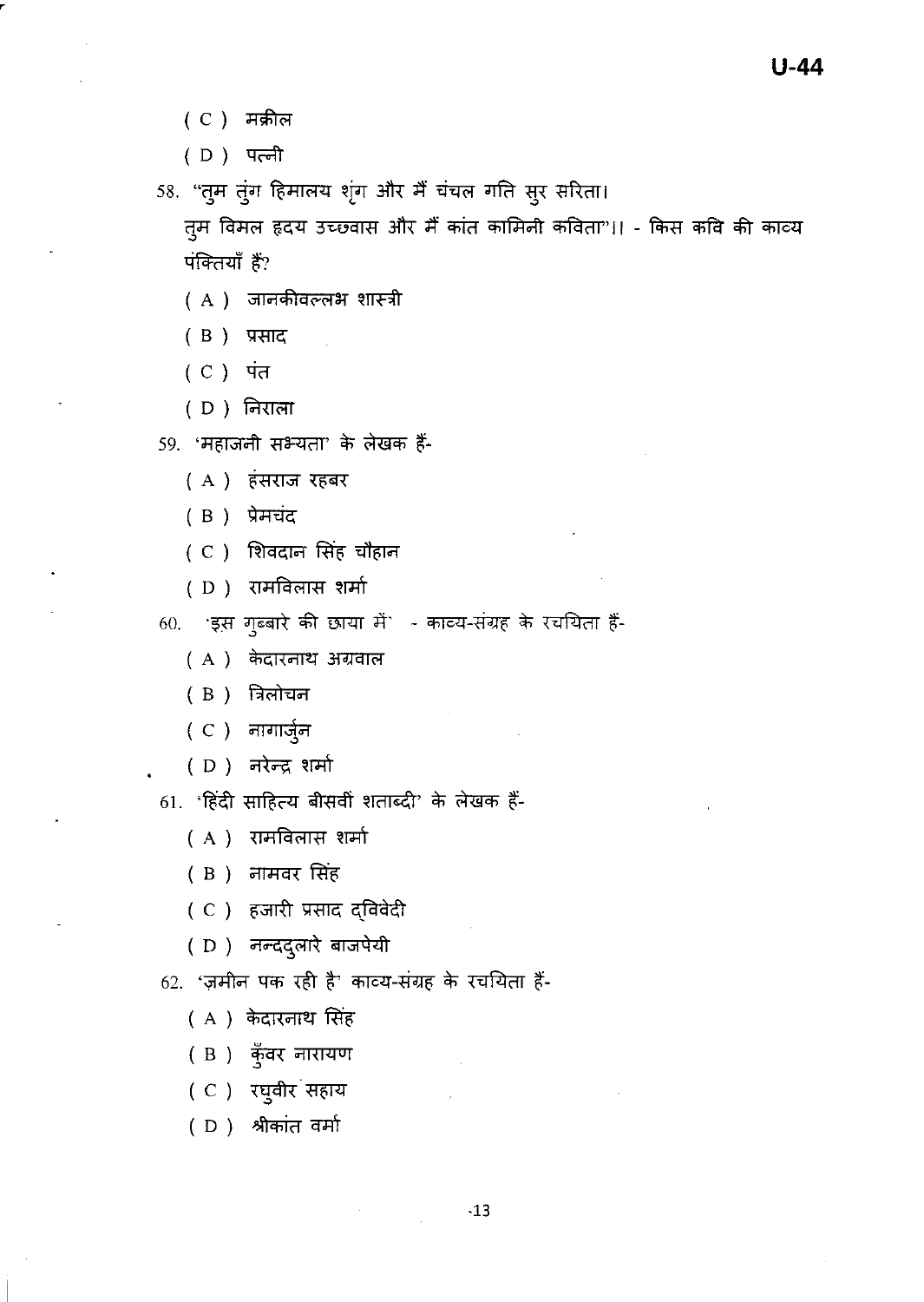63. 'जायसी' पुस्तक के लेखक हैं

- (A) जायसी
- (B) माता प्रसाद गुप्त
- (C) विजयदेव नारायण साही
- ( D ) रघुवंश
- 64. रमणिका गुप्ता ने निम्नलिखित में से किस पत्रिका का संपादन किया है
	- (A) वागर्थ
	- ( B ) युद्धरत आम आदमी
	- (C) अरावली उदघोष
	- $(D)$  प्रतिमान
- 65. 'बह्वचन' पत्रिका कहाँ से प्रकाशित होती है?
	- ( A ) हिंदी अकादमी, नयी दिल्ली
	- ( B ) आरतीय भाषा परिषद, कोलकता
	- ( C ) अटल बिहारी बाजपेयी हिंदी विश्वविदयालय, ओपाल
	- ( D ) महात्मा गाँधी अंतर्राष्ट्रीय हिंदी विश्वविदयालय, वर्धा
- 66. 'अरे यायावर रहेगा याद' के लेखक हैं-
	- ( A ) मुक्तिबोध
	- ( B ) प्रभाकर माचवे
	- ( C ) अज्ञेय
	- (D) अमृतलाल नागर
- 67. 'दस दवार से सोपान तक' की विधा है-
	- ( A ) आत्मकथा
	- ( B ) जीवनी
	- (C) यात्रावृत्तान्त
	- (D) रेखाचित्र
- 68. 'परिंदे' को किस आलोचक ने पहली नयी कहानी के रूप में रेखांकित किया है?
	- (A) मैनेजर पांडेय
	- ( B ) देवीशंकर अवस्थी
	- ( C ) नामवर सिंह
	- (D) मलयज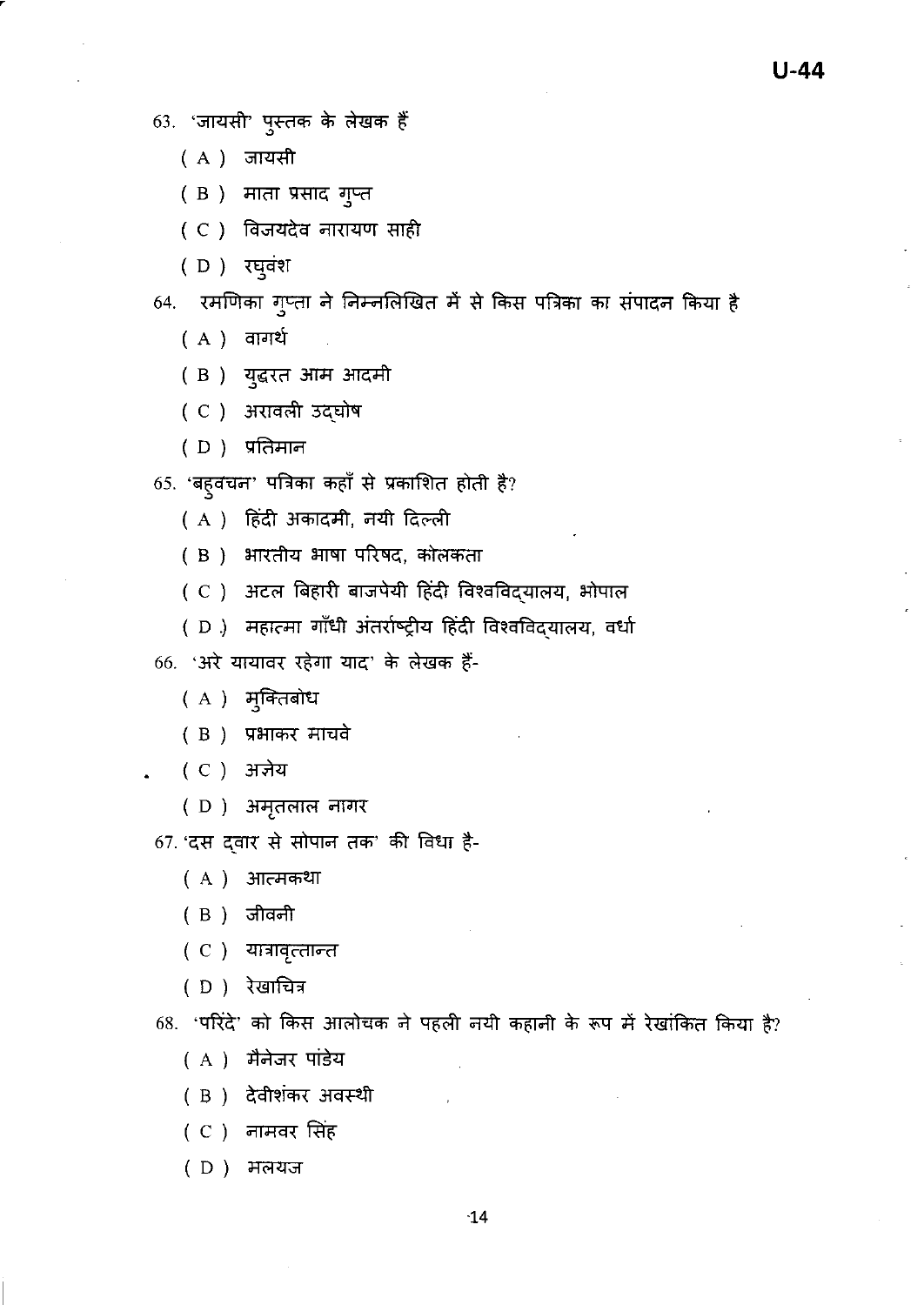69. 'कल्पना' पत्रिका किस शहर से प्रकाशित होती थी?

- $(A)$  भोपाल
- (B) हैदराबाद
- ( C ) कोलकाता
- ( D ) इलाहाबाद
- $70.$  'दक्षिण भारत हिंदी प्रचार सभा' का मुख्यालय कहाँ स्थित है?
	- (A) तिरुअनन्तपुरम
	- ( B ) धारवाइ
	- ( C ) हैदराबाद
	- ( D ) चेन्नई